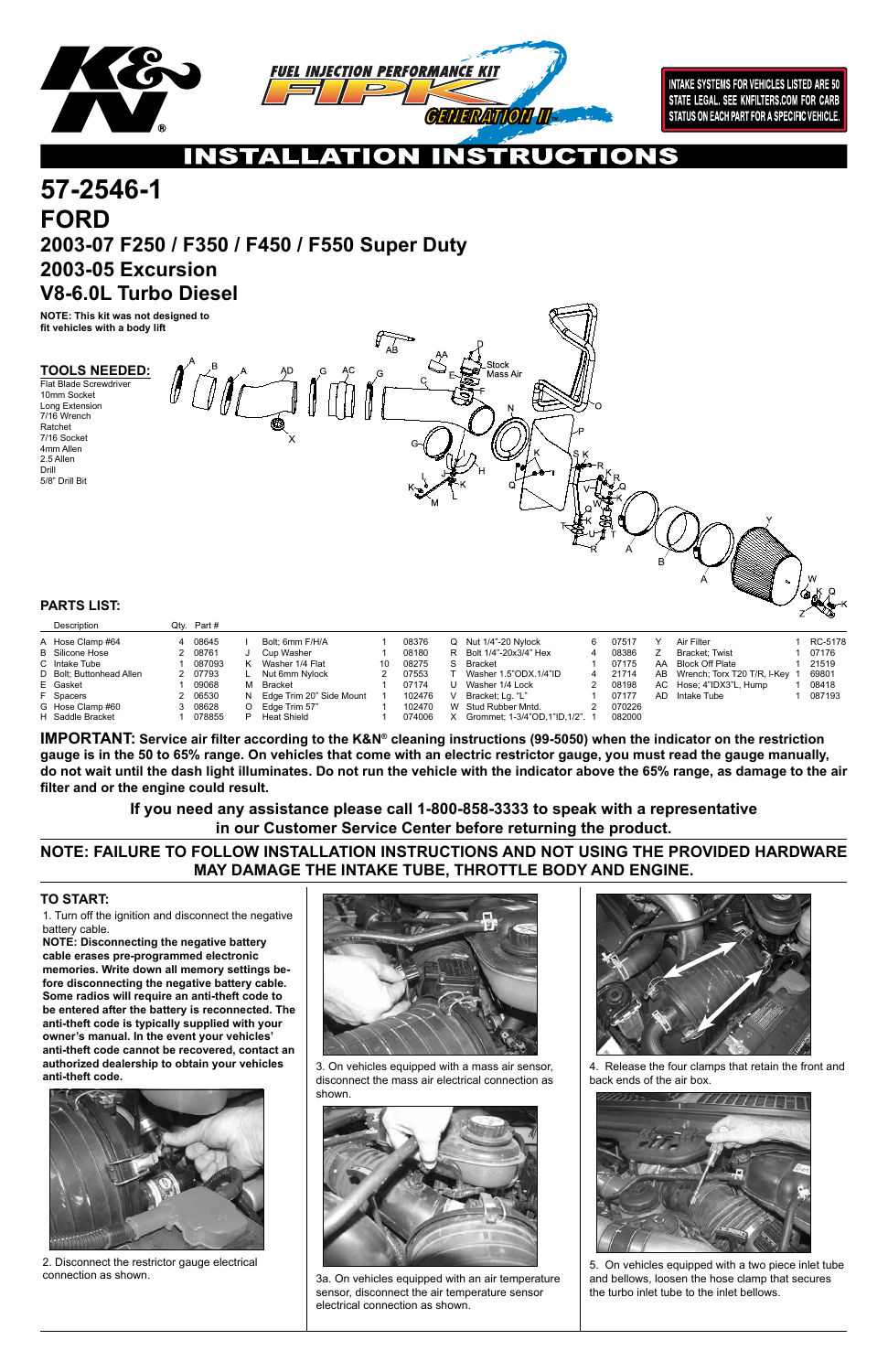## **Continued INSTALLATION INSTRUCTIONS**



6. On vehicles equipped with a two piece inlet tube and bellows, loosen the hose clamp at the mass air sensor and remove the intake hose from the vehicle.



7. Remove the filter housing from vehicle as shown.



8. Remove the air box base as shown.



9b. On vehicles equipped with a one piece inlet tube and bellows, using a large screwdriver, pry up on the crank case vent fitting in the valve cover to disengage it from the valve cover.

**NOTE: Use CARE when disengaging the crank case vent fitting from the valve cover so it is not damaged.**



9c. On vehicles equipped with a one piece inlet tube and bellows, remove the inlet bellows and tube assembly from the vehicle as shown.



10. Remove the rubber grommets that retain the air box assembly onto the vehicle.



13. Assemble the bracket and saddle as shown.

9. Remove the air box top as shown. **NOTE: K&N Engineering, Inc., recommend that customers do not discard factory air intake.** 





9a. On vehicles equipped with a one piece inlet tube and bellows, loosen the hose clamp that secures the inlet tube and bellows assembly to the turbo inlet.



11. Install the rubber mounted stud onto the air box mounting bracket with the provided hardware as shown.



12. Remove the valve cover nut that retains the dip stick to the engine block with a 10mm socket.



14. Install the saddle bracket assembly onto the engine block and secure with the nut removed in step 12.



15. On vehicles equipped with a two piece inlet tube and bellows, install the silicone hump hose (08418) onto the stock turbo inlet tube and secure with the provided hose clamp as shown.



15a. On vehicles equipped with a one piece inlet tube and bellows, install the silicone hose (08761) onto the turbo inlet and secure with the provided hose clamp.





5a. On vehicles equipped with a one piece inlet tube and bellows, loosen the hose clamp securing the inlet tube and bellows to the air box assembly.

15b. On vehicles equipped with a one piece inlet tube and bellows, cut the band clamp that secures the crank case vent tube to the turbo inlet tube. Then remove the crank case tube assembly from the turbo inlet tube as shown.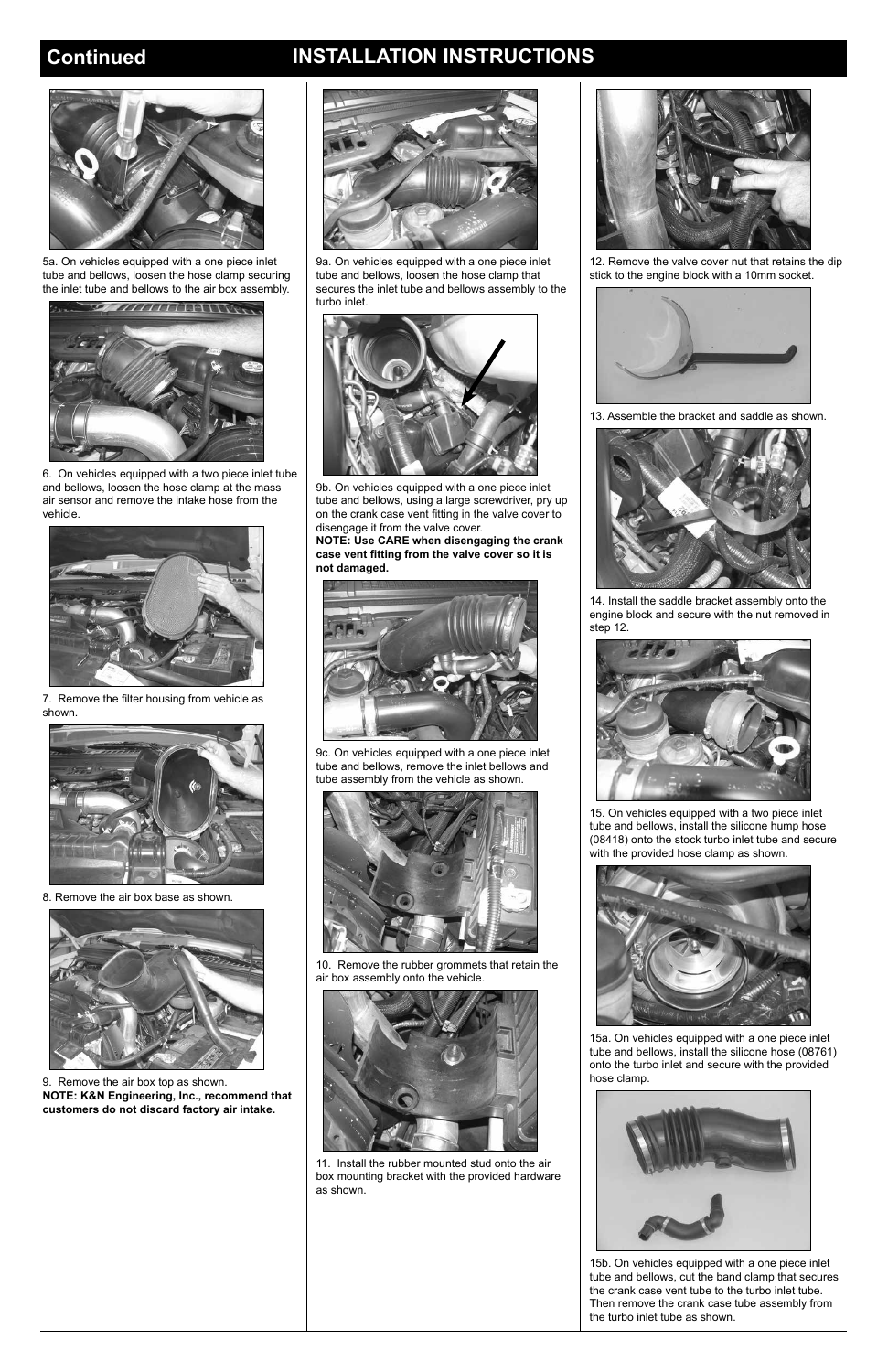

15c. On vehicles equipped with a one piece inlet tube and bellows, install the provided grommet into the turbo inlet tube as shown.



15d. On vehicles equipped with a one piece inlet tube and bellows, install the crank case vent tube assembly removed in step #15b into the grommet in the turbo inlet tube as shown.



15e. On vehicles equipped with a one piece inlet tube and bellows, install the turbo inlet tube assembly onto the turbo. Rotate to align the crank case vent tube with the valve cover vent port. Snap the crank case vent tube into the valve cover vent port and secure the tube with the provided hose clamp.

18. On vehicles equipped with a mass air sensor, remove the mass air sensor from the factory air box lid with the provided torx wrench as shown.



18a. On vehicles equipped with an air temperature sensor, remove the air temperature sensor and grommet as shown.



19. On vehicles equipped with a mass air sensor, remove the factory O-ring from the mass air sensor as shown.

21a. On vehicles equipped with an air temperature sensor, install the provided gasket onto the mass air block off plate as shown.



16. Remove the air filter restriction gauge and grommet from the factory air box.





17. Install the factory grommet and restriction gauge into the K&N® intake tube as shown.



20. On vehicles equipped with a mass air sensor install the provided gasket onto the mass air sensor with the sticky side down.



21. On vehicles equipped with a mass air sensor, install the mass air sensor into the K&N® intake tube with the provided screws and spacers as shown.





21b. On vehicles equipped with an air temperature sensor, install the mass air block off plate onto the K&N® intake tube using the provided screws and spacers as shown.



21c. On vehicles equipped with an air temperature sensor, drill a 5/8"hole at the drill point on the K&N® intake tube as shown.



21d. On vehicles equipped with an air temperature sensor, install the factory grommet and air temperature sensor into the hole that was drilled in the previous step.



22. Install the K&N® intake tube onto the turbo inlet with the provided hose clamp.



23. Secure the K&N® intake tube to the saddle bracket with the provided hose clamp as shown.



24. Reconnect the restrictor gauge electrical connection as shown.

## **Continued INSTALLATION INSTRUCTIONS**